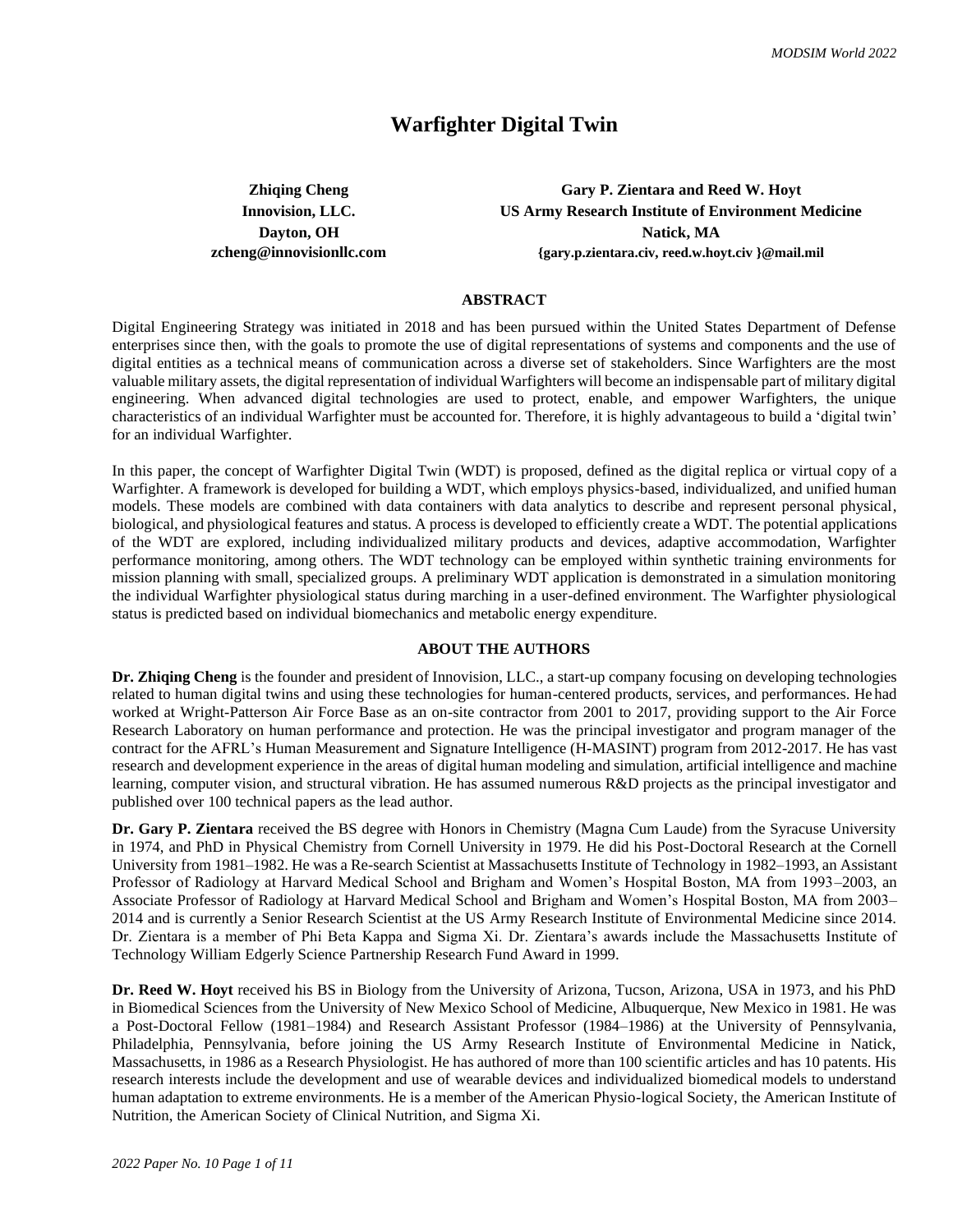# **Warfighter Digital Twin**

**Zhiqing Cheng Gary P. Zientara and Reed W. Hoyt Innovision, LLC. US Army Research Institute of Environment Medicine Dayton, OH Natick, MA [zcheng@innovisionllc.com](mailto:zcheng@innovisionllc.com) {gary.p.zientara.civ, reed.w.hoyt.civ }@mail.mil**

## **INTRODUCTION**

A 'Digital Twin' is a virtual representation or digital form of a physical object or process in the real world. The digital twin technology has been widely implemented by industry in recent years (Grieves 2021). As the real world is centered around the human, the digital representation or virtual self of the human should be at the center of the digital world. This basic consideration motivated the concept of the Human Digital Twin (HDT) and Warfighter Digital Twin (WDT) developed at Innovision (Cheng 2019). The WDT developed by Innovision is based on individualized human models combined with personal data containers linked to sensors. The data can be processed using analytics to provide an integrated, dynamic representation of one's personal physical and physiological state. Combined with physics solvers, a WDT can be used to perform physics-based analysis, simulation, and prediction of physical and physiological performance of an individual Warfighter (Cheng et al., 2020).

Digital Engineering Strategy was initiated by the United States Department of Defense in 2018 and has been pursued within military enterprises since then, with the goals to promote the use of digital representations of systems and components and the use of digital entities as a technical means of communication across a diverse set of stakeholders. Since Warfighters are the most valuable military assets, digital representation of individual Warfighters will become an indispensable part of military digital engineering. When advanced digital technologies are used to protect, enable, and empower Warfighters, it is advantageous to build a digital twin for a Warfighter to represent one's unique characteristics.

In this paper, we will present our development of WDT technology, including concept formation, construction, potential applications, current limitations, and prospects. As a practical example of use of WDT, we will present a study performed to use WDT for individual Warfighter physiological status simulation and prediction.

# **WDT CONCEPT FORMATION**

# **Basic Considerations**

- 1. Traditional human models have two major limitations: (a) Each describes a single aspect or small set of human features/characteristics; and (b) They typically describe the average properties of a human. Often, one model is used to represent a group or population. Humans, however, embody a complicated system with distinct characteristics ranging from physical, biological, and physiological features to cognitive and behavioral traits. Though a complete digital representation of human is still far from reality, a unified representation of multiple features of human with a high level of details and fidelity is possible due to rapid advancement of digital human modeling and computer technology in recent years. Conventionally, human body shape (with anthropometry), musculoskeletal characteristics, and anatomy are described separately by three independent models with different data representations. However, human features/characteristics are inter-dependent. It is advantageous that they be described in a unified way, if possible, so that the unification can more accurately describe a human. Particularly, human body shape, musculoskeletal characteristics, and anatomy all embody human physical features and lend themselves to the unified modeling.
- 2. Humans share common gender-specific anatomy and gross physical attributes. Therefore, we can create a unified model structure and data structure and standard models (templates) that will be used for all humans. Humans' differences make each of us unique and differentiated from others in anthropometry, race, ethnicity, biomechanical, metabolic, and physiologic attributes. This motivates the creation of individualized human models.
- 3. Creating a digital human model for an individual requires a large amount of work as more individual details are included. To keep the effort tractable and affordable, one can use standard models as templates and then create individualized (instance) models from the template models via fitting, morphing, and scaling based on the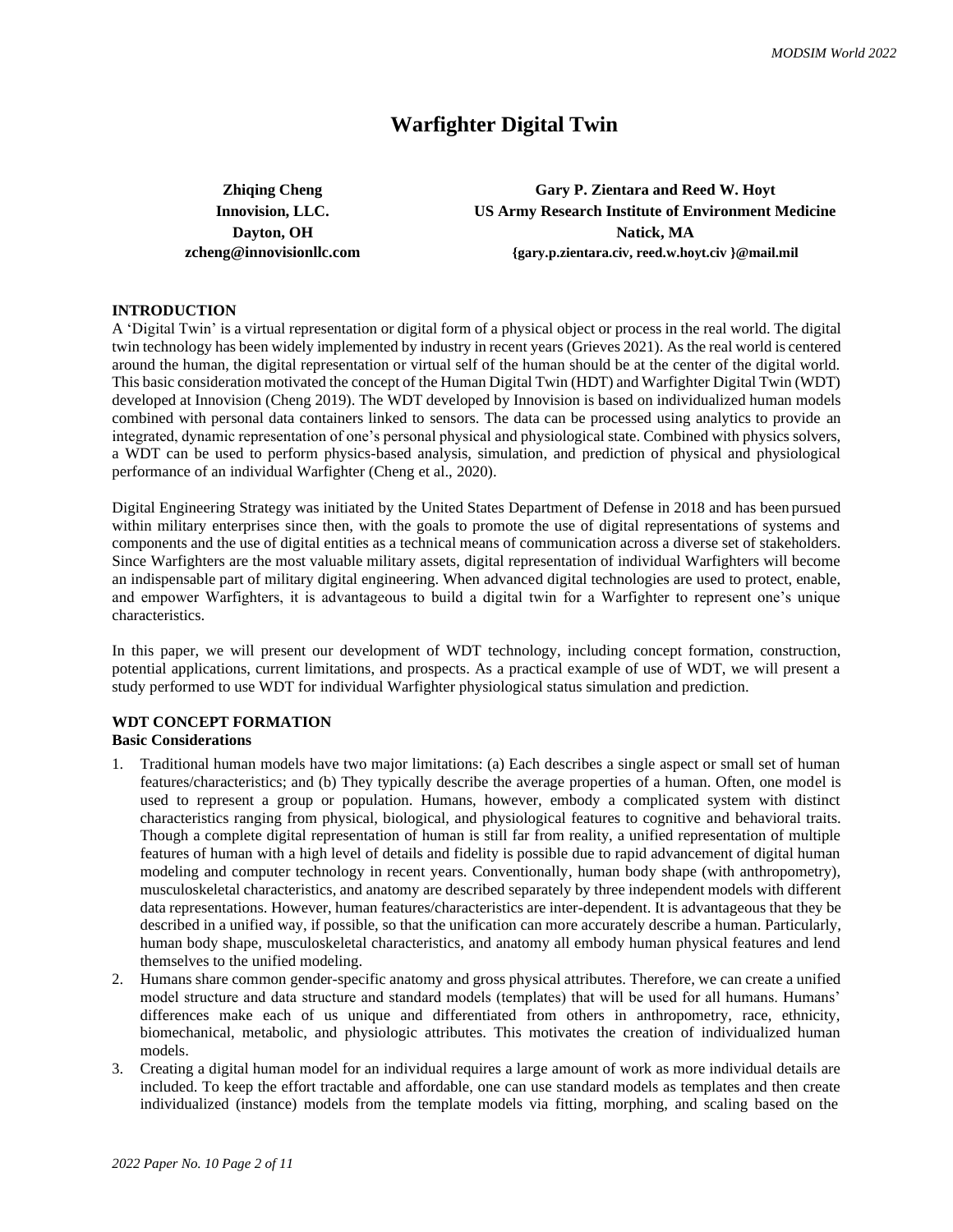personal data. In this fashion, the individualized models will provide a representation of the person, with the level of details and medical fidelity that is sufficient for the intended applications.

- 4. In special applications as joint replacement and augmented reality assisted surgery, the regional models of particular parts of body or tissue groups can be created from the actual data of that person (e.g., Magnetic Resonance Imaging (MRI) data, and X-ray Computed Tomography (CT) data, etc.) so that a higher level of anatomical details and medical fidelity is attained.
- 5. Some human physical and biological features are not suitable to be represented by a static model and their state needs to be updated frequently. Therefore, we use data containers to store and manage updates of these data.
- 6. As an approximate representation of a real human, HDT/WDT is far from a complete digital replica of human. As digital human modeling technology advances, the modeling of human physical and psychological characteristics (e.g., cognitive, behavioral, and bio-physics models) will become technically feasible. The structure of our HDT/WDT is open, allowing new human models to be integrated in the future.

# **Concept of WDT**

The Warfighter digital twin is a human digital twin created for individual Warfighters which, for a particular application as a group, share common environments, goals, needs, and requirements. As shown in Figure 1, WDT comprises individualized and unified human models combined with personal data containers with data analytics. We incorporate and integrate three different models:

- 3D Human body shape model with anthropometry, which provides a complete 3D surface mesh description of human body shape along with anthropometric measurements.
- Full body musculoskeletal model, which includes skeletal geometry, rigid linkage with multiple degrees of freedom to define joint kinematics, and Hill-type models of muscles and tendons. This provides a non-invasive means to study human kinematics and movement.
- Full body finite element model, which uses solid finite element meshes to describe the complete anatomical structure of the human body in terms of tissue groups.

Other models representing human behavior, lifestyle, and cognitive performance will be explored and evaluated in the future. They will be integrated into the unified framework when they become technically mature. These models, each of which describes specific human aspects, are integrated into a framework having unified model and data structures. This framework facilitates the sharing of common data and functional information exchange among model elements. These elements remain the same for every individual. The state-of-the-art standard models are used as the templates for the individualized models.

An individualized model is created from the template models via morphing and fitting that is appropriate for the individual. The personal data to be used includes the 3D body scan, motion capture data, MRI data, and X-ray data, each of which provides different levels of details of body.



**Figure 1. An overview of Warfighter Digital Twin.**

Data containers are linked to wearable sensors, ambient environmental conditions, and other data sources. Data containers are used to store and manage the personal data of physical, physiological, and cognitive status, health data, activity tracking data, and medical treatment data. These data can be used to establish predictive alerts and guide people to healthier lifestyles (Bruynseels et al., 2018). Moreover, data-driven models (e.g., empirical regression models and deep neural network models) can be created from these data (Brunton and Kutz, 2019).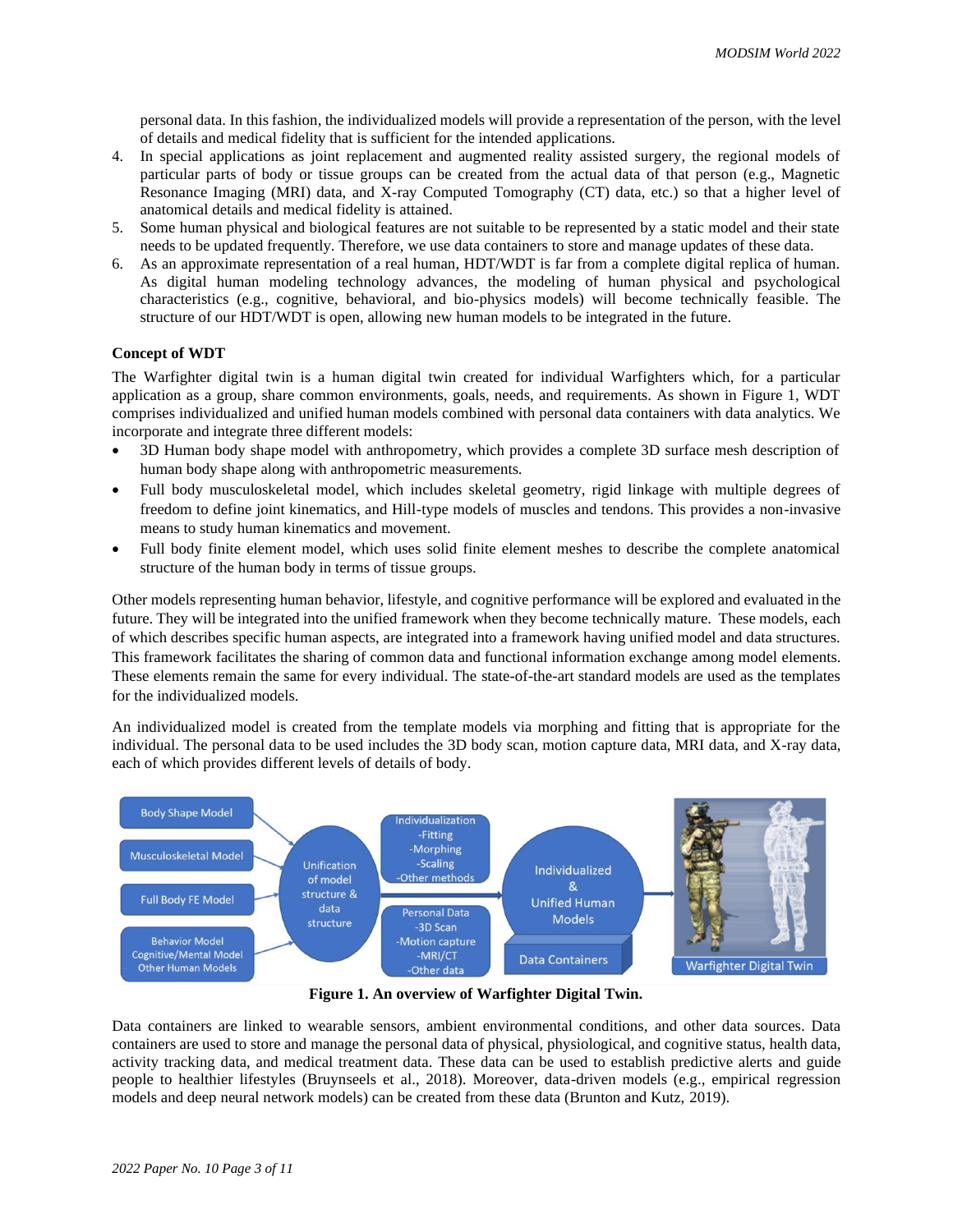## **Features of WDT**

The unique feature of WDT can be summarized as follows.

- 1. **Physics or first principle based:** WDT is created based on the physics and/or first principles of anthropometrics, biomechanics, physiology, biology, behavioral and cognitive sciences. Integrated with physics solvers, WDT can be used to analyze and simulate personal physical and physiological responses and status.
- 2. **Individualized**: WDT contains individualized human models, which are created based on the personal data, thus providing fair description of the unique features/characteristics of an individual.
- 3. **Unified**: Different types of human model are integrated into a unified framework with unified model structure and data structure. The unification leads to more effective and coherent representation of various features/characteristics of human and promotes synergetic utilization of different models.
- 4. **Quick generation:** The state-of-the-art standard models are used as the template models. The individualized models are then created from the template models by means of fitting, morphing, scaling, and other methods based on the personal data. As such, one can quickly build individualized models with tractable efforts and at the same time provide sound approximate representation of an individual.
- 5. **Dynamic**: Data containers are linked to wearable sensors or other data sources, so that the parameters, features, and states of WDT will be updated at different time scales which are appropriate for respective human features/characteristics.
- 6. **Progressive**: WDT has an open structure, allowing for new human models to be integrated when they are technically feasible.
- 7. **Flexible**: The level of details and bio-fidelity of the models is flexible, depending on the intended uses and data availability. Whereas the base models are intended to meet basic requirements for common applications, the refined and enhanced models can meet more stringent requirements for special applications.
- 8. **Affordable:** The individualized models are created from the templates via individualization. As such, the effort to build individual models becomes tractable and affordable. This is crucial to a variety of applications where cost matters.

# **WDT CONSTRUCTION**

The process for WDT construction includes template model creation, model unification, and individualization. The methods used in these steps are described as follows.

## **Template Model Creation**

Various methods have been developed for creating static and dynamic human shape models (Cheng and Robinette, 2009), including deriving 3D body shape models from 2D imagery via deep learning (Dibra et al, 2017). We use the parameterized human shape model developed (Figure 2(a)) as the template for human shape modeling. This template model, which can be gender-specific, is fit to the 3D body scan of an individual to generate a body shape model. The method of coherent point drift (Myronenko and Song, 2009) is used to fit the template model to the target scan surface via non-rigid registration. By this approach, point-to-point correspondence will be established between the template model and an individual model and among all individual models.

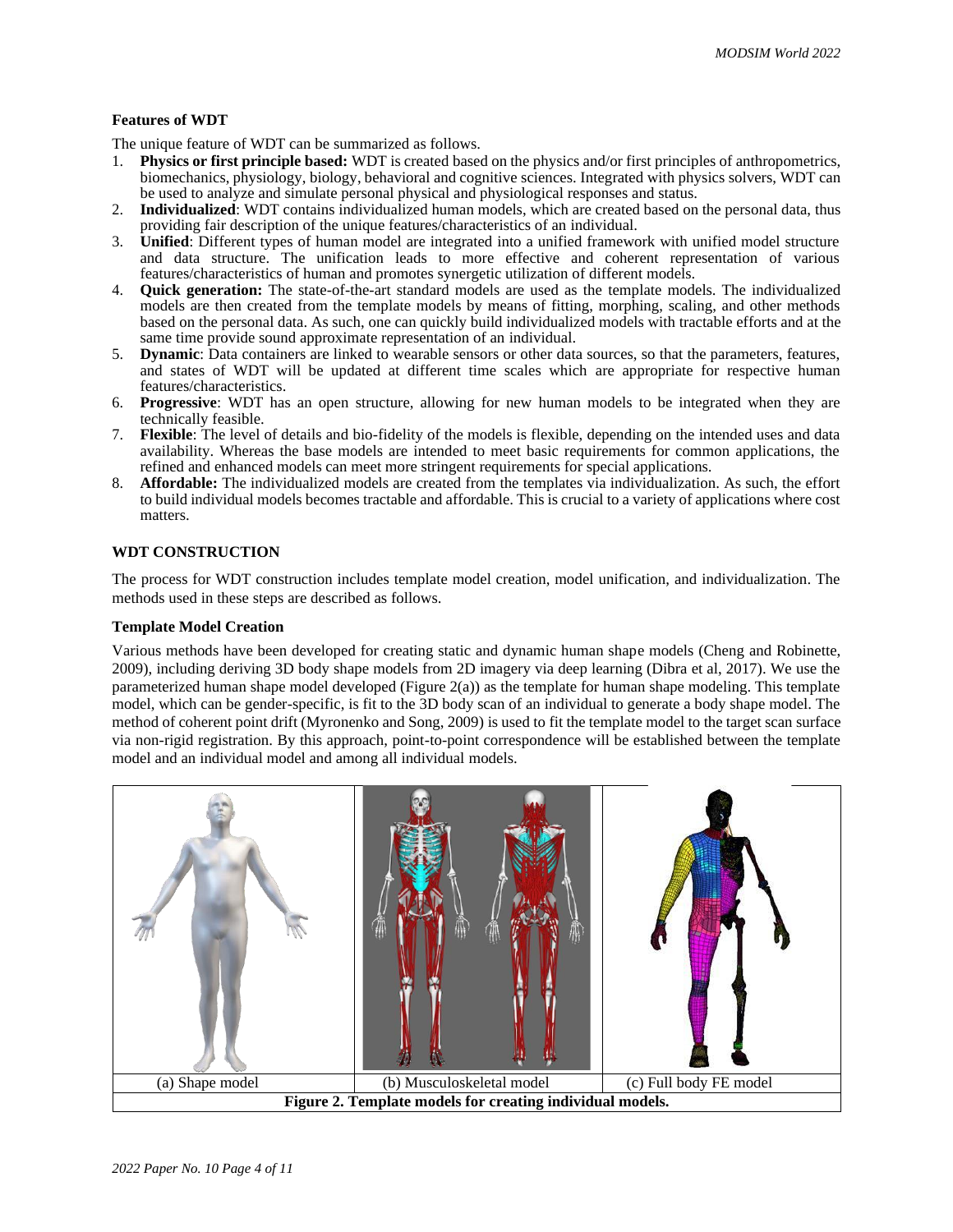Full body musculoskeletal models are of great interest due to their ability to provide a more accurate representation of human motion. Under Dynamic Avatars with Complete Articulated Anatomy (DACAA) (Cheng et al., 2020), a small business innovative research Phase I and Phase II program sponsored by the defense health agency, a full body musculoskeletal model (Figure 2(b)) was developed by combining previously validated OpenSim (Delp et al., 2007) [\(https://simtk.org\)](https://simtk.org/) models, including the full body lumber spine model (Raabe and Chaudhari, 2016), the musculoskeletal model for spinal injuries (Cazzola et al., 2017), and the upper extremity model (Saul et al., 2015). We can use this model as the template for all individual musculoskeletal models.

Full body finite element models have advanced significantly for the past decade as an important tool for assessing protection for humans exposed to dynamic events. In DACAA, we have developed a framework to convert an Individual Avatar with Complete Anatomy (IAVCA) developed by Zientara and Hoyt (2017) at the US Army Research Institute of Environmental Medicine (USARIEM) to a fully functional full body finite element model, as shown in Figure 2(c). We can use this model as the template model for all individual full body finite element models.

#### **Human Model Unification**

Human body shape, musculoskeletal system, and internal anatomical structures represent different human physical features. Yet, these are inter-related features. The unification of different types of models used to represent these features leads to a more coherent representation of various aspects of human features and characteristics. The unification promotes (a) sharing of common data; (b) exchanging/transferring information between different models; (c) synchronizing the status of different models; and (d) working together to provide more capabilities for analysis and prediction.

Contributing factors supporting model unification include: (a) Surface (skin) landmarks can be used to determine joint centers for the musculoskeletal model and bony structural features; (b) The inertial properties of body segments can be approximately determined using full body finite element model based on the body shape model; (c) An injury to or a surgery on the body can affect the body shape, anatomical structure, and musculoskeletal simultaneously; and (d) The musculoskeletal model can be used to predict a person's motion, while the full body finite element model can be used to predict the stress in a body region per frame (in an animation). The predictions from both models can then be input for a physiology engine to predict one's physiological states and vital signs (e.g., metabolic energy consumption, heart rate, breath rate, etc.).

#### **Individualization**

Human digital twin is a virtual rendition of an individual with all human characteristics. This requires all the technical means available for individualization. Individual model can be created one for one based on personal data, but a significant effort is required to build a model from scratch. Given potential applications of WDTs, if a large number of WDTs are needed, the modeling effort may become intractable. To ensure the feasibility of creating WDTs, one can create the models for an individual Warfighter via individualization which generates instance (individual) models from the template models by fitting, morphing, and scaling.

- Fitting. To create an individualized shape model, we fit a template shape model to the 3D full body scan or full body X-ray scan data of the person. This work can be done using a non-rigid registration method, such as coherent point drift (Myronenko and Song, 2009).
- Morphing: In DACAA program, a method was developed for morphing a parametric finite element model to the surface (shape) model. The process begins with statistical models of human geometry (skeleton and external body surface) that describe morphological variations within the population as functions of human parameters (age, sex, stature, and/or body mass index). Mesh morphing methods are used to rapidly morph a baseline human model into other geometries while maintaining high geometry accuracy and good mesh quality. Given a target age, sex, stature, and body mass index, the statistical human geometry models developed previously predict thousands of points that define the body posture, the size and shape of the external body surface, and ribcage and lower extremity bone geometries. The skeleton and external body shape geometries are integrated together based on the landmarks and joint locations shared in both models. Once the target geometries are developed, the baseline model is morphed to match the target geometries using a technique based on radial basis functions, as shown in Figure 3.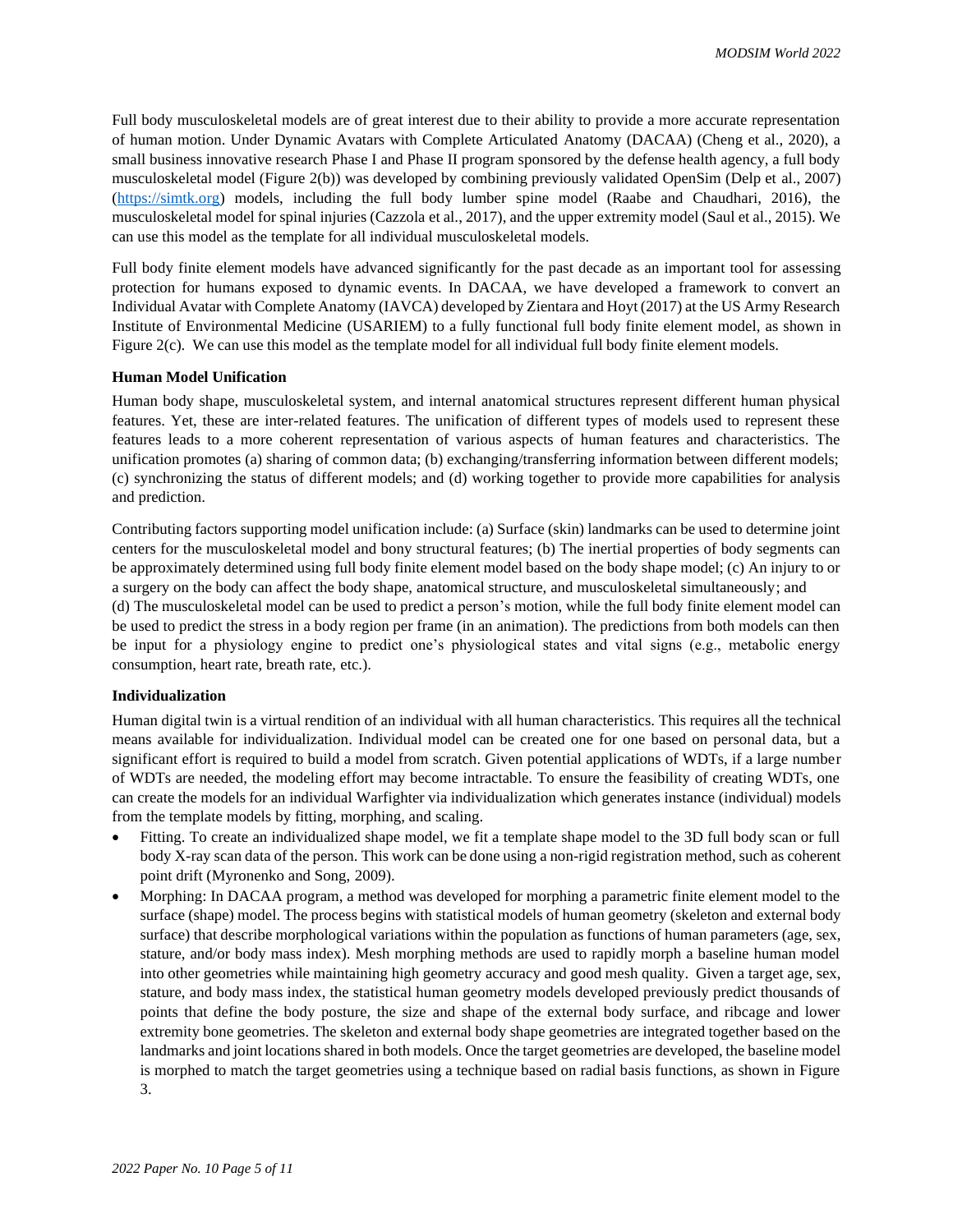• Scaling: To create an individualized musculoskeletal model from its template, we will use the full body finite element model of this person to determine his joint centers and calculate linkage lengths and segment inertial properties. These parameters will be then used in OpenSim to calculate scaling factors for scaling the template model to the individual model.

The individualized models created from the templates provide an acceptable approximation to the ground truth, having a level of details and medical fidelity that meet the requirements of many applications. This approach is the primary method that we will use to create WDTs. Alternatively, to attain a higher level of details and fidelity, full body finite element model can be created from MRI or X-ray data directly, which requires specialized efforts that may exceed practical safety and financial limits. The MRI scans of the whole body are extremely rare due to motion artifacts from internal organs. MRI of large portions of anatomy are extremely expensive. The X-ray CT scans are rarely performed for ethical reasons unless there is a critical health risk that warrants the very high X-ray dose received. A full body musculoskeletal model can be created from motion capture data by registering virtual markers on the template model in OpenSim with the markers placed on the body.



## **Data Containers with Data Driven Models**

Data containers with data driven models are used for WDT to describe the human characteristics of physical components not fully parameterized or modeled. A conceptual design of WDT data containers is shown in Figure 4. Data analytics and machine learning can be applied to these data to create data driven models, which range from basic linear regression models to sophisticated DNN models (Brunton and Kutz, 2019).

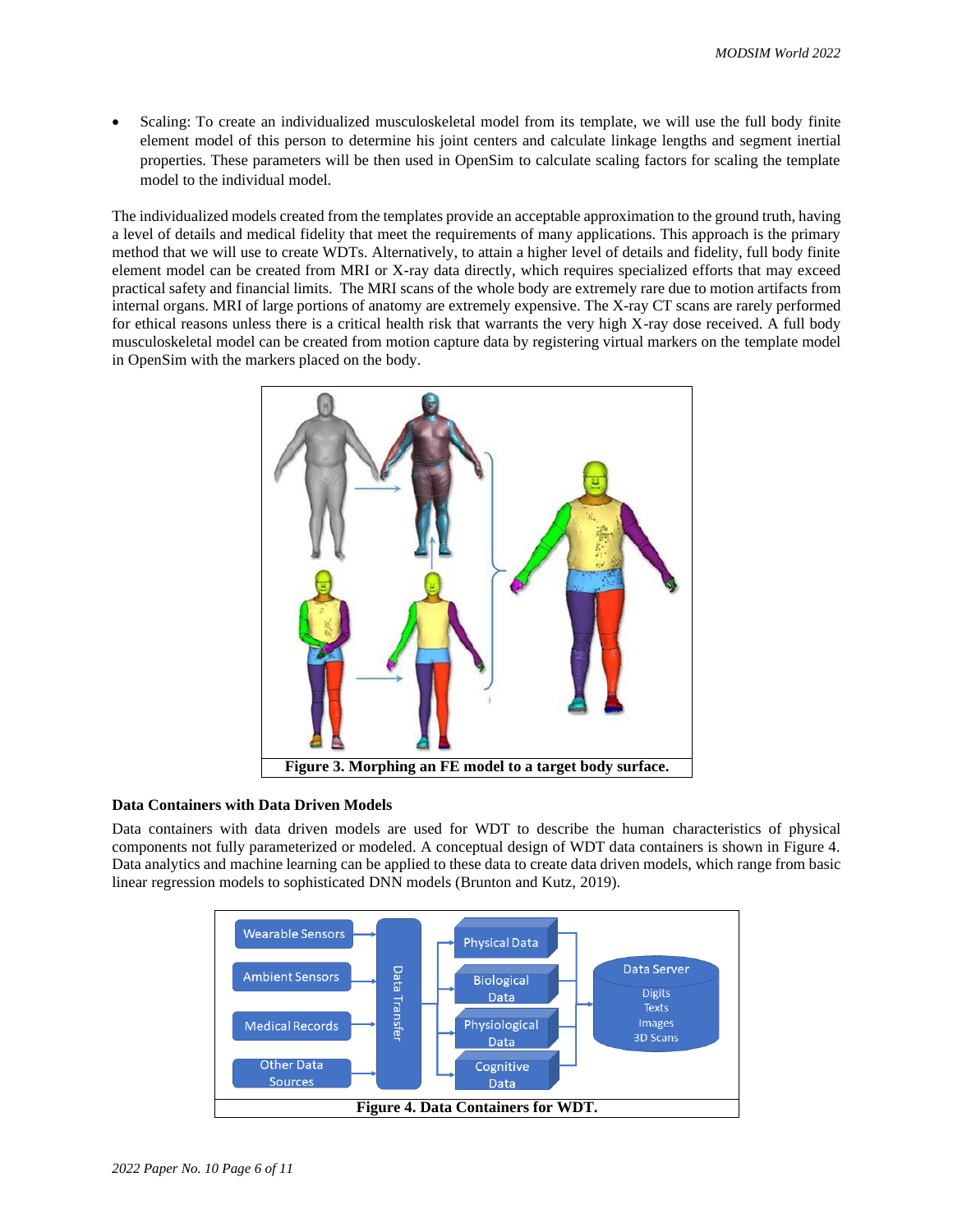# **POTENTIAL APPLICATIONS**

Some potential applications of the WDT are as follows.

### **Personalized Military Products and Devices**

These include uniform, body armor and other gears, helmet and other head mounted devices, exoskeleton and other physical assistance device or equipment. Fitting has been a major problem as up to 20% of orders are wasted due to lack of proper fit to individuals. Utilizing anthropometric and ergonomic model/data from the WDT, a particular garment or gear design can be personalized to improve or ensure fitting.

# **Adaptive Accommodation**

For Warfighter's workspace (e.g., airplane cockpit and military vehicle interior space), the accommodation of a military population ranging from  $5<sup>th</sup>%$  female to 95<sup>th</sup>% male is challenging or hard to achieve. However, using the WDT, adaptive accommodation technology can be developed, just as the adaptive seat provided by luxury cars. For instance, a standalone cockpit environment can be designed to automatically adapt to pilots from small females to large males. When a flight mission is planned, the WDT of a pilot is sent to cockpit computer to automatically adjust pilot seating according to the anthropometric and ergonomic model/data from the WDT. As such, the pilot is ready to fly once seated.

#### **Warfighter Performance Monitoring, Analysis, and Prediction**

WDT can streamline the data from wearable sensors into its data containers, thus enabling Warfighter performance monitoring. By implementing data analytics and deep learning, the time series of performance data can be analyzed to assess mission readiness and to optimize task assignment. The biomechanical and physiological characteristics represented by the WDT combined with the historical performance data can be used to predict physical and physiological performance of a Warfighter in a new mission.

# **Personalized Fitness and Prolonged Field Care**

For Warfighter physical training, the musculoskeletal model contained in the WDT can be used to simulate training effects and to optimize training scheme. The training status and performance can be monitored and recorded using the data containers provided by the WDT. For prolonged field care, the full body 3D anatomical model contained in the WDT can provide 3D anatomical information of the wounded solider required to improve the quality of care. We have developed a concept of solution for prolonged field care using the WDT and IAVCA, as shown in Figure 5.



## **Synthetic Training Environment and XR Technologies**

Combined with an array of technologies such as gaming, cloud computing, artificial intelligence, and extended reality (XR), WDT can be used to create the first-person performance and experience where the WDT of a trainee plays a virtual role in the synthetic training environment, thus making live, virtual, and constructive training to have the increased level of fidelity and reality.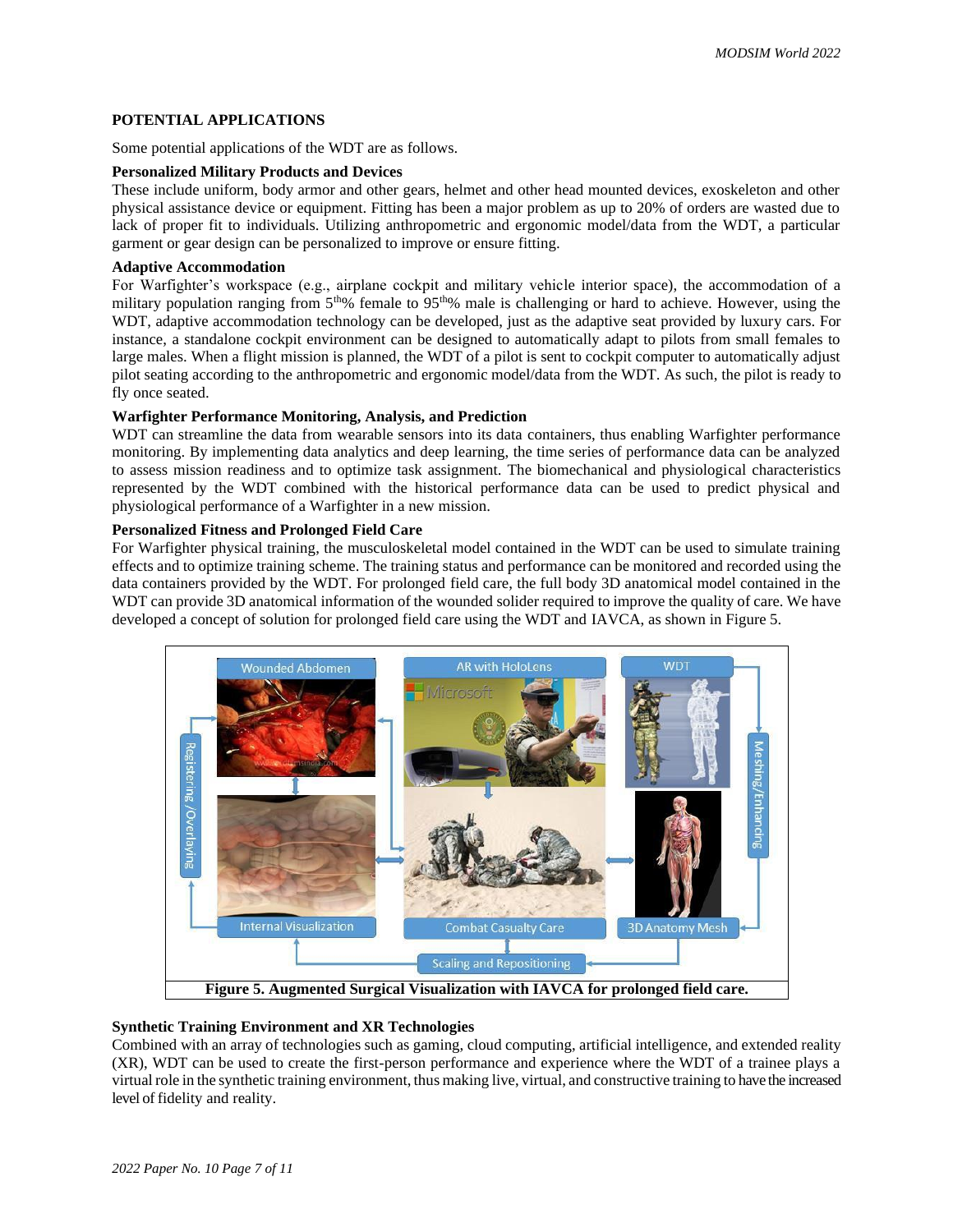#### **Human-Machine Teaming**

In human-machine teaming, WDTs can work with digital twins of machines. With the data link to wearable sensors placed on its biological twin, a WDT can be used as a human agent to represent the human team member's physical, physiological, cognitive, and mental characteristics and state. As such, artificial intelligence and machine learning can be applied to enhance human-machine teaming.

#### **Remote Rescue and Support**

For remote rescue under harsh, restricted, or denied environments, a recue robot dispatched from an unmanned vehicle can be used to replace first responders to perform the task. By providing the WDT of the wounded solider to be rescued to the robot computer, the robot can perform its job more effectively and safely.

#### **Smart Military Base**

Military installations are the backbone of the US military forces. Smart military base is the key to tomorrow's fighting force. Warfighters are the most important assets of a military base. WDT will transform existing military systems to ecosystems, so that advanced technologies of big data, data analytics, machine learning/deep learning, and artificial intelligence can be utilized to make the US military forces faster, stronger, smarter, and more efficient.

## **INDIVIDUAL WARFIGHTER PHYSIOLOGICAL STATUS PREDICTION**

Dismounted Warfighters often experience physiological strain close to their physiological limits in their missions. Physiological status provides the information and indication about a Warfighter's health and physiological performance. In the DACAA program, investigations were performed to develop a technology for individual Warfighter physiological status simulation and prediction, where individual Warfighter modeling and simulation illustrates a practical application of the WDT technology (Cheng et al, 2020). The apparent computer science hurdle is to accurately incorporate the virtual Warfighter's biomechanics and the effects of the environment into their physiology and metabolism, ultimately tracking the energy state of the individual. The problem was handled through a process with multiple steps: (a) Mission scenario modeling; (b) Individual Warfighter modeling; (c) Mission activity modeling; (d) Biomechanical analysis; (e) Activity energy expenditure estimation; and (f) Physiological analysis.

1. Mission Scenario Modeling. To be meaningful to and useful for military applications, the problem of individual warfighter physiological status prediction needs to be considered under real world conditions. Therefore, we have conceived a typical mission scenario, as shown in Figure 6. The basic elements of a mission scenario consist of a battlefield including the combat ground at a geolocation, military assets, and local meteorology, a team of Warfighters, mission activities, and tasks and actions performed by each Warfighter.



**Figure 6. A mission scenario for IWPSP.**

- 2. Individual Warfighter modeling. Within a military unit in a mission, each Warfighter may exhibit quite different physiological status even taking same tasks under same mission conditions. The difference is due to that each Warfighter has unique biomechanical and physiological characteristics. Therefore, each Warfighter needs to be modeled individually, for which the WDT technology can be used. In this study, a preliminary WDT was created to describe basic physical and physiological features.
- 3. Mission Activity Modeling. Mission activity modeling in this study is done via motion replication where a musculoskeletal model is animated with motion capture data. When the motion data captured from one person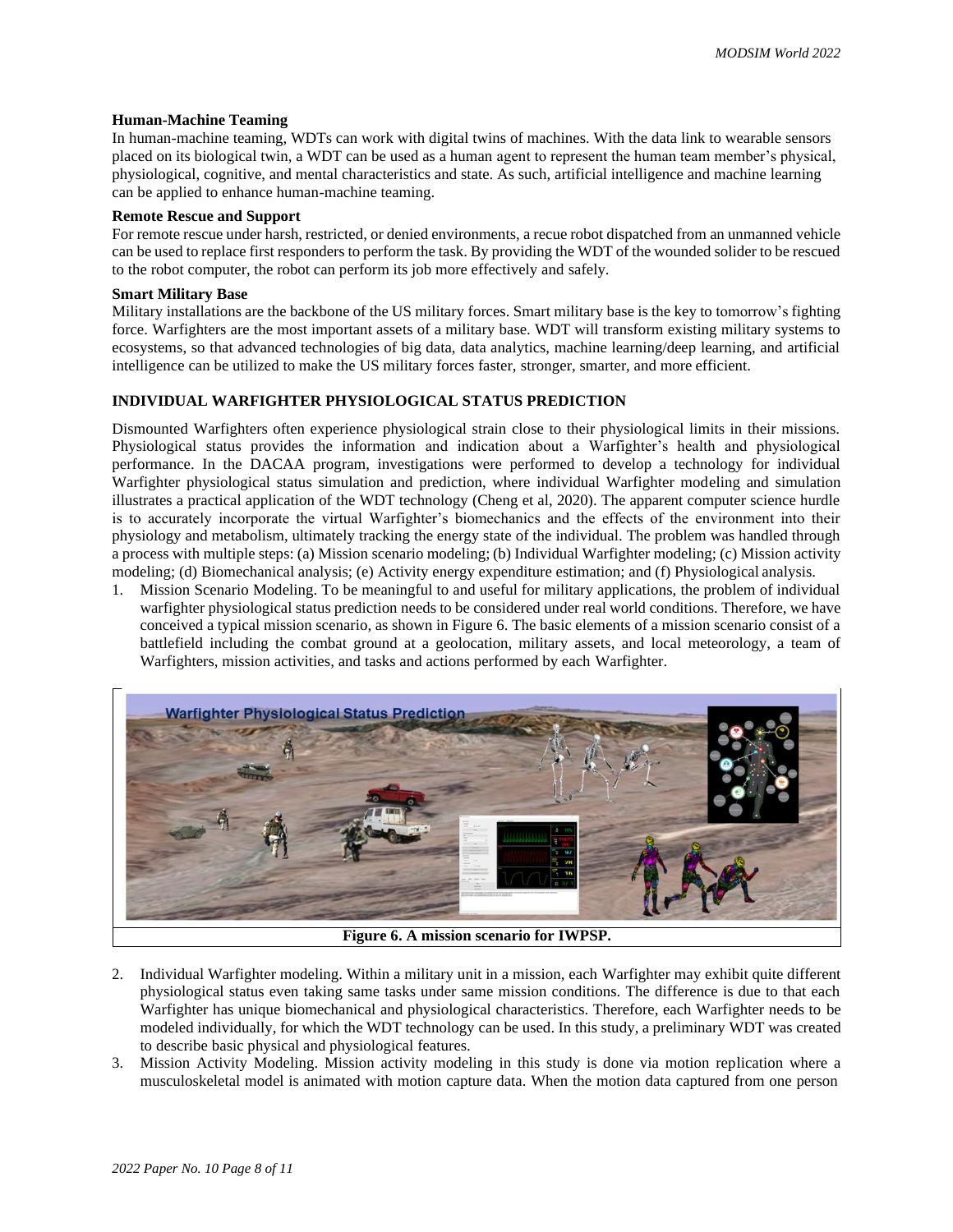are used to animate an individual musculoskeletal model representing another person, motion mapping (or retargeting) is required since two human subjects differ in their body skeleton structures.

- 4. Biomechanical Analysis. In a mission, a Warfighter performs various tasks. While performing a task, the body is subject to force, acceleration, and impact, therefore metabolic energy is consumed. All these affect Warfighter physiological performance and status. Biomechanical analysis can be performed to predict the Warfighter biomechanical response in a mission. The musculoskeletal model embedded in the WDT was run on OpenSim to perform inverse kinematics, whereas the full body finite element model in the WDT was run on Ls-Dyna [\(http://www.lstc.com\)](http://www.lstc.com/products/ls-dyna) to predict human response to force and acceleration. It should be noted that while tools used for biomechanical analysis may differ from each other, their requirements of models are basically the same or similar.
- 5. Activity Energy Expenditure Estimation. Energy expenditure is a metabolic parameter that is fundamental to many applications involving thermal, workload, and injury risk predictions (Friedl, 2018). The rate and the time history of energy expenditure for mission tasks have direct effects on the Warfighter's physiological performance and status. The activity energy expenditure can be estimated by using a regression equation (Looney et al., 2019) or a metabolic energy expenditure model (Kim and Roberts, 2015).
- 6. Physiological Analysis. Several software tools are available for physiological analysis, including BioGears [\(https://www.biogearsengine.com/\)](https://www.biogearsengine.com/), HumMod [\(http://hummod.org/\)](http://hummod.org/), VPH [\(https://www.vph-institute.org/\)](https://www.vph-institute.org/), and pulse physiology engine [\(https://pulse.kitware.com\)](https://pulse.kitware.com/). We choose to use pulse physiology engine as the software tool for physiological status analysis and prediction in this study, as it enables accurate and consistent physiology simulation across the medical community.

A case study was performed to test the technology and software system developed. The case is the mission of a squad marching through a rough terrain with carried body gears. From the squad, four Warfighters are selected with their anthropometric/physiological parameters listed in Table 1, which include gender (G), age, weight (Wt), height (Ht), body fat fraction (BFF), heart rate baseline (HRB), diastolic arterial pressure baseline (DAPB), systolic arterial pressure baseline (SAPB), and carried load (CL). The simulation is performed in which these Warfighters are marching on an incline with the varied grades  $(0, 5\%, 10\%)$  at the speed of 1.1 m/s, following the activity sequence described in Table 2 where rest implies standing, LLA-1 and LLA-2 represent low level activity at the intensity level of 0.0375 and 0.075, respectively. The metabolic energy expenditure is estimated for each Warfighter in terms of power (W), with the results given in Table 1 also. Figure 7 illustrates mission planning with WDT, and Figure 8 displays the vital signs for each Warfighter in real-time.

| ID  |   |    |    |     |      | G $ Age(y) Wt(kg) Ht(cm) BFF HRB(1/min)$ | DAPB (mmHg)  SAPB (mmHg)  C L (kg)   P (W)-rest P(W)-0%   P(W)-5%   P(W)-10% |     |       |        |       |       |       |
|-----|---|----|----|-----|------|------------------------------------------|------------------------------------------------------------------------------|-----|-------|--------|-------|-------|-------|
| M01 | м | 22 | 67 | 175 | 0.21 |                                          | 73.5                                                                         | 114 | 27.24 | 96.48  | 359.3 | 500.3 | 686.2 |
| M02 | м | 26 | 79 | 185 | 0.21 |                                          | 73.5                                                                         | 114 | 27.24 | 113.76 | 405.0 | 564.0 | 773.5 |
| F01 |   | 22 | 55 | 160 | 0.28 |                                          | 73.5                                                                         | 114 | 27.24 | 79.2   | 313.5 | 436.6 | 598.8 |
| F02 |   | 26 | 69 | 170 | 0.28 |                                          | 73.5                                                                         | 114 | 27.24 | 99.36  | 366.9 | 510.9 | 700.7 |

#### **Table 1. Parameters for the case study.**

**Table 2. Activity sequence and duration.**

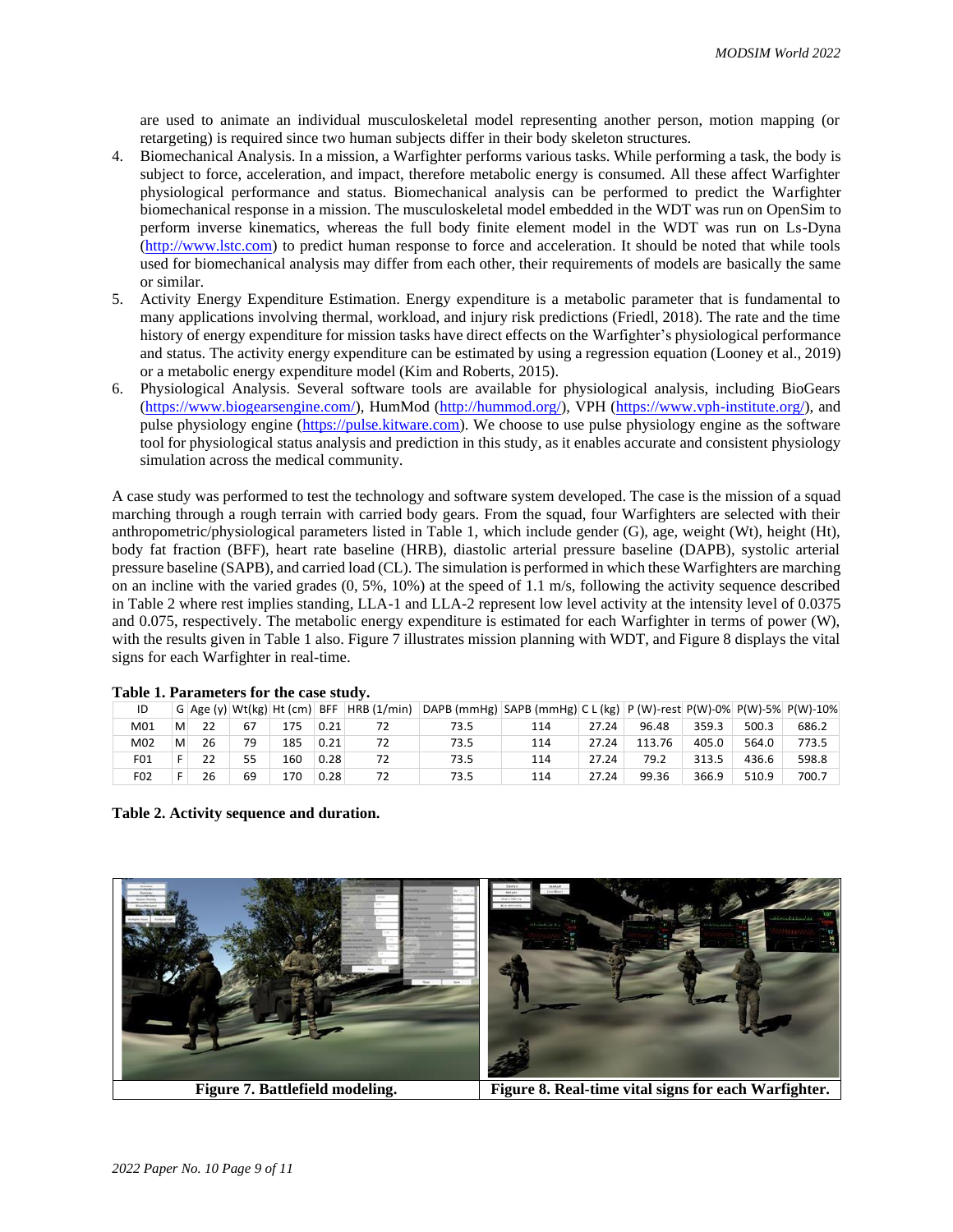# **DISCUSSION**

Digital twins have become an enabling technology implemented by industry in recent years (Grieves 2021). We introduced the development of the WDT technology that would be applicable for the military digital engineering strategy. The human body is a complicated biological system. Any digital representation or virtual copy of human body is an approximate representation with the limited level of details and bio-fidelity. The same is true for the WDT presented in this paper. For the WDT (HDT) introduced in this paper, we use physics-based digital human models (unified and individualized) and data containers with data analytics. Based on the data collected by a WDT, various data-driven models can be derived, ranging from the simplest regression models to the most advanced deep neural network models. While many human characteristics can be effectively and rigorously represented by physics-based digital models (e.g., anthropometric and biomechanical features), others (e.g., cognitive and behavior attributes) can be more easily described by data-driven models. Moreover, human characteristics can be described by a hybrid model that integrates a physics-based model with a data-driven model (Brunton and Kutz, 2019).

A data link can be established between a WDT (HDT) and its biological counterpart to synchronize their dynamic states in real-time. This clearly differentiates a WDT (HDT) from an individualized avatar (Zientara and Hoyt, 2017) which are manipulated by user commands. The future states predicted by use of the digital twin's multisystem data can be fed back to human via the data link. If the digital twin is considered as a body, digital threads (data stream) is the 'blood' of the body. In practice, the physics-based models of the WDT (HDT) need to be updated periodically according to substantial body changes induced by injury, physical training, or other causes. The data-driven models of the WDT (HDT) can be updated more frequently, or in real-time, based on the data stream from wearable sensors/other sources. If a HDT were to accompany its biological twin for a significantly lengthy period, it would need to reflect changes during growing and aging processes.

The development of the WDT technology will be a progressive process from its current rudimentary form to a complete accurately-modeled digital twin in the future, incorporating state-of-the-art technologies that improve its level of details and bio-fidelity. Regarding the WDT described in this paper, extensive efforts are still required to complete development and to fulfill its designated functions. From general HDTs which are for average people, digital twins can be created for a specific group of people with common environments, needs, requirements, or purposes, such as patients (e.g., scoliosis patients or those with chronic back pains), Warfighters (e.g., pilots), athletes (e.g., football players), astronauts, fire fighters, first responders, etc.

The value of the WDT technology to DoD is the benefits that will bring to individual Warfighters and military systems centered around Warfighters. It has the ability to protect the health of a Warfighter and to enable predictive and retrospective physical, physiological and cognitive analyses. It has the possibility to transform existing military systems to ecosystems, so that advanced technologies of big data, data analytics, machine learning/deep learning, artificial intelligence can be applied to optimize the human-WDT synergy. The impact of the WDT technology on military enterprises and its supporting industries can be far-reaching, with numerous potential applications.

As the WDT contains personal data, the information security and privacy protection become important issues. During WDT design and development, various measures can be adopted for information security and privacy protection. During WDT utilization, strict procedures need to be implemented for the data access. Policies may need to be established at high levels for WDT management.

# **CONCLUSIONS**

The concept of Warfighter digital twin along with an approach to construction was presented. By using individualized, unified physics-based models, WDT can effectively describe human physical and physiological characteristics. By using data containers linked to data streams, WDT can reveal personal status and performance in a timely fashion. By using data driven models, WDT can represent human cognitive, behavioral, and other performances. Integrated with physics solvers, WDT can be used to analyze and predict human physical and physiological status under force, acceleration, and other extreme conditions. Integrated with wearable sensors and ambient sensors, WDT can be used to enhance and expand Warfighter performance monitoring and assessment. There are various potential uses of WDT in the military integrated digital environments. As valuable assets of military ecosystems, WDTs can work with advanced digital technologies including big data, data analytics, deep learning, and artificial intelligence to protect, enable, and empower individual Warfighters.